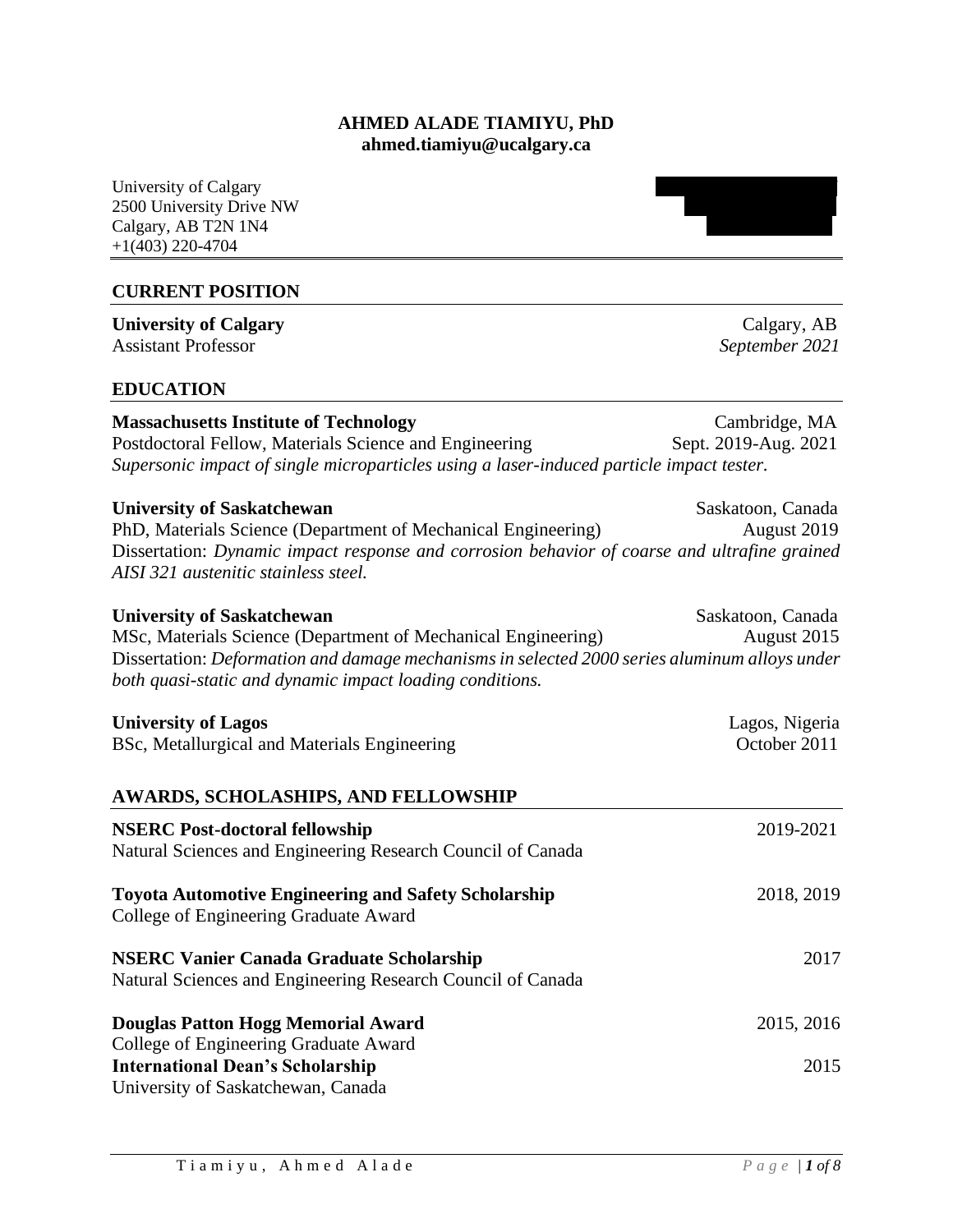## **DEPARTMENTAL AND COLLEGE COMMITTEES**

| <b>University of Calgary</b><br>Member: Equity, Diversity, and Inclusion committee | Calgary, AB<br>September 2021-Till date |
|------------------------------------------------------------------------------------|-----------------------------------------|
| <b>Massachusetts Institute of Technology</b>                                       | Cambridge, MA                           |
| Member: Safe and Sustainable Labs Task Force                                       | April 2021-Aug. 2021                    |
| Board Member (Corresponding Secretary): Postdoctoral Association                   | Sept. 2020-Aug. 2021                    |
| Member: Postdoctoral Association's DE&I Committee                                  | 2020-present                            |
|                                                                                    |                                         |
| University of Saskatchewan (U of S)                                                | Saskatoon, Canada                       |
| Graduate student representative: Mechanical Engineering Depart. safety committee   | 2016-2017                               |
| Student ambassador: Advancement and Community Engagement                           | 2015-2016                               |
|                                                                                    |                                         |

## **PROFESSIONAL ASSOCIATIONS**

Engineer-In-Training, Association of Professional Engineers and Geoscientists of Saskatchewan (APEGS) 2015-preent Member, American Society for Metal (ASM) 2015-present

**PEER-REVIEWED PUBLICATIONS**

## **Articles under review**

**A. A. Tiamiyu**, Edward Peng, X. Chen, J. LeBeau, K. A. Nelson, C A. Schuh (2021). How nanograins form at high strains and strain rates: twinning-assisted dynamic recrystallization, *Under review*.

**A. A. Tiamiyu**, X. Chen, E. Pang, Y. Sun, J. Z. Lienhard, J. LeBeau, K. A. Nelson, C A. Schuh (2021). Oxide layer delamination: an energy dissipation mechanism during single microparticle impacts, *Under review*.

## **Published in peer-reviewed journals**

**A. A. Tiamiyu**, Y. Sun, K. A. Nelson, C A. Schuh (2021). Site-specific study of jetting, bonding, and local deformation during high-velocity metallic microparticle impact. *Acta Materialia* 2020: 159-169.

**A. A. Tiamiyu** and C. A. Schuh (2020). Particle Flattening during Cold Spray: Mechanistic Regimes Revealed by Single Particle Impact Tests. *Surface and Coatings Technology*. 403: 126386.

E. Damavandi, S. Nourouzi, S. M. Rabiee, R. Jamaati, **A. A. Tiamiyu**, J. A Szpunar (2020). Effects of prior ECAP process on the dynamic impact behaviors of hypereutectic Al-Si alloy *Materials Science and Engineering A*. 793: 139902.

I. N. A. Oguocha, **A. A. Tiamiyu**, M. Rezaei, A. G. Odeshi, J.A. Szpunar (2020). Experimental investigation of the dynamic impact responses of as-cast and homogenized A535 aluminum alloy. *Materials Science and Engineering A*. 771: 138536.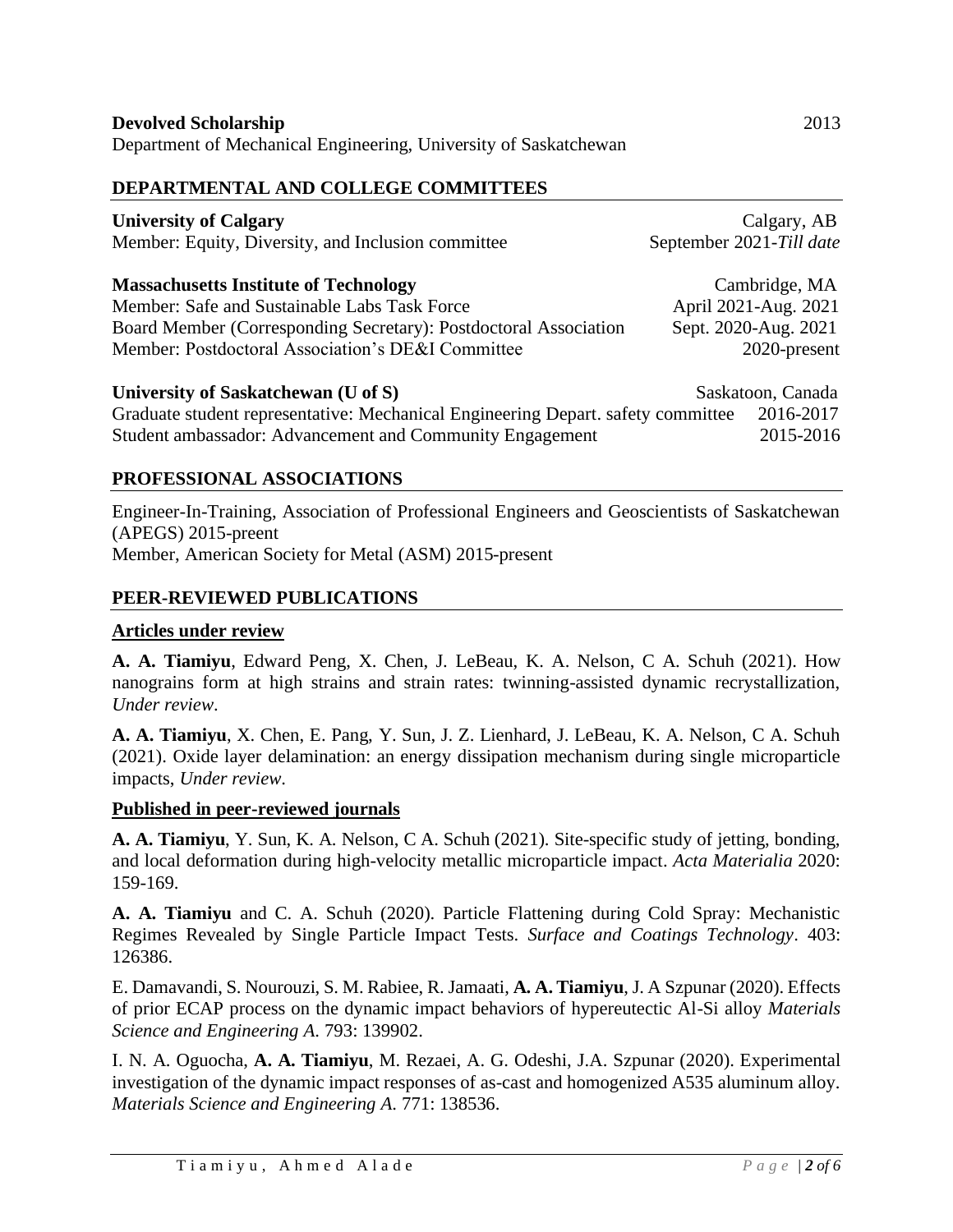Z. Xu, U. Eduok, **A. A. Tiamiyu**, J. A. Szpunar (2020). Anodic dissolution pattern of magnesium alloy in different media: Effects of solution treatment on its microstructure and corrosion behaviour. *Engineering Failure Analysis*. 107: 104234.

**A. A. Tiamiyu,** A. G. Odeshi, J. A. Szpunar (2019). Crash-worthiness of a recently-developed AA 2624 aluminum alloy: experimental studies. *Materials Science and Engineering A*. 766: 138389.

**A. A. Tiamiyu**, S. Zhao, Z. Li, A.G. Odeshi, J.A. Szpunar (2019). Thermal and mechanical stability of austenite in metastable austenitic stainless steel. *Metall. Mater. Trans. A Phys. Metall. Mater. Sci*. 50: 4513-4530.

**A. A. Tiamiyu**, U. Eduok, J. A. Szpunar, and A. G. Odeshi (2019). Corrosion behavior of metastable AISI 321 austenitic stainless steel: Investigating the effect of grain size and prior plastic deformation on its degradation pattern in saline media. *Scientific Reports*. 9: 12116.

**A. A. Tiamiyu**, J. A. Szpunar, and A. G. Odeshi (2019). Strain rate sensitivity and activation volume of AISI 321 stainless steel under dynamic impact loading: grain size effect. *Materials Characterization*. 154:7–19.

A. G. Odeshi, **A. A. Tiamiyu**, A. K. Khan, N. Katwal, D. Das, I. N. A. Oguocha (2019). Development of ultra-fine grained structure in AA 2099 and AA 2624 aluminum alloys. *Materialia*. 6: 100313.

A. G. Odeshi, **A. A. Tiamiyu**, D. Das, N. Katwal, I. N. A. Oguocha, A. K. Khan (2019). High strain-rate deformation of T8-tempered, cryo-rolled and ultrafine grained AA 2099 aluminum alloy. *Materials Science and Engineering A*. 754: 602-612.

**A. A. Tiamiyu**, U. Eduok, A. G. Odeshi, and J. A. Szpunar (2019). Effect of strain rate on the corrosion resistance of AISI 321 austenitic stainless steel under compression. *Materials and Engineering A*. 745:1–9.

**A. A. Tiamiyu**, A. G. Odeshi, and J. A. Szpunar (2018). Characterization of coarse and ultrafinegrained austenitic stainless steel subjected to dynamic impact load: XRD, SEM, TEM and EBSD analyses. *Materialia*. 4:81–98.

E. Ohaeri, J. Omale, **A. Tiamiyu**, K. M. M. Rahman, and J. A. Szpunar (2018). Influence of thermomechanically controlled processing on microstructure and hydrogen induced cracking susceptibility of API 5L X70 pipeline steel. *Journal of Materials Engineering and Performance*. 27: 4533-4547.

**A. A. Tiamiyu**, T. Vahid, J. A. Szpunar, A. G. Odeshi, and A. K. Khan (2018). Effects of Grain Refinement on the Quasi-Static Compressive Behavior of AISI 321 Austenitic Stainless Steel: EBSD, TEM, and XRD Studies. *International Journal of Plasticity*. 107:79–99.

**A. A. Tiamiyu**, A. G. Odeshi, and J. A. Szpunar (2018). Austenitic Reversion of Cryo-Rolled Ti-Stabilized Austenitic Stainless Steel: High-Resolution EBSD Investigation. *Journal of Materials Engineering and Performance*. 27:889–904.

**A. A. Tiamiyu**, A. G. Odeshi, and J. A. Szpunar (2018). Multiple Strengthening Sources and Adiabatic Shear Banding during High Strain-Rate Deformation of AISI 321 Austenitic Stainless Steel: Effects of Grain Size and Strain Rate. *Materials Science and Engineering A*. 711:233–49.

**A. A. Tiamiyu,** A. Y. Badmos, A. G. Odeshi, J. A. Szpunar. (2017). The influence of temper condition on adiabatic shear failure of AA 2024 aluminum alloy*. Materials Science and*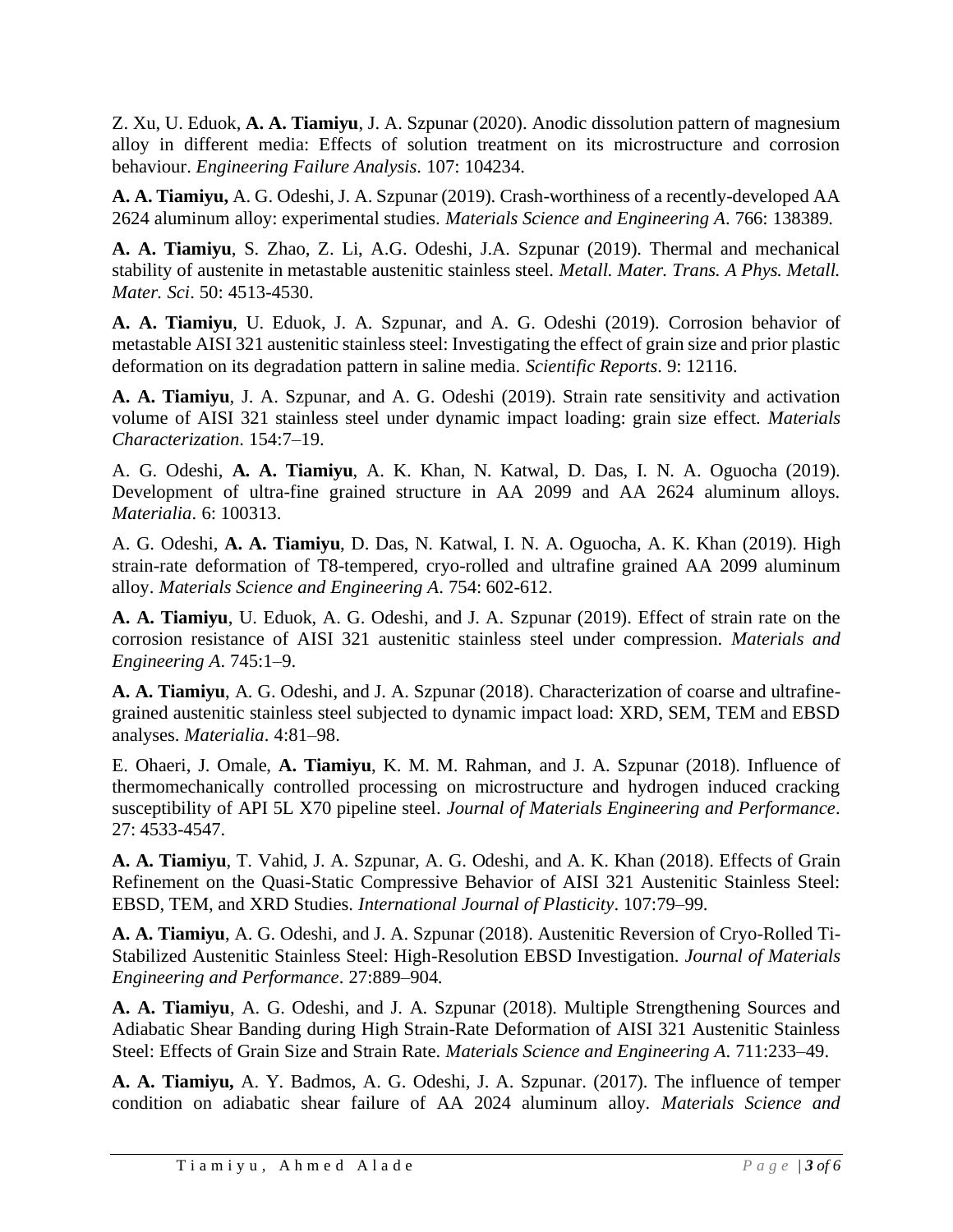*Engineering A.* 708: 492-502.

**A. A. Tiamiyu**, J. A. Szpunar, A. G. Odeshi, I. Oguocha, and M. Eskandari (2017). Development of Ultra-Fine-Grained Structure in AISI 321 Austenitic Stainless Steel. *Metallurgical and Materials Transactions A: Physical Metallurgy and Materials Science*. 48A:5990–6012.

J. I. Omale, E. G. Ohaeri, **A. A. Tiamiyu**, M. Eskandari, K. M. Mostafijur, J. A. Szpunar (2017). Microstructure, texture evolution and mechanical properties of X70 pipeline steel after different thermomechanical treatments*. Materials Science and Engineering A.* 703: 477-485.

U. Eduok, O. Faye, **A. A. Tiamiyu**, J. A. Szpunar (2017). Fabricating protective epoxysilica/CeO2 films for steel: Correlating physical barrier properties with material content. *Materials and Design*. 124:58-68.

U. Eduok, E. Jossou, **A. A. Tiamiyu**, J. Omale, J. A. Szpunar (2017). Ceria/acrylic polymer microgel composite: synthesis, characterization, and anticorrosion application for API 5L X70 substrate in chloride-enriched medium. *Industrial & Engineering Chemistry Research*. 56: 5586- 5597.

**A. A. Tiamiyu**, Eskandari, M., Nezakat, M., Wang, X., J. A. Szpunar, and A. G. Odeshi (2016). A Comparative Study of the Compressive Behaviour of AISI 321 Austenitic Stainless Steel under Quasi-Static and Dynamic Shock Loading. *Materials and Design*. 112:309–19.

**A. A. Tiamiyu**, Eskandari, M., Sanayei, M., A. G. Odeshi, and J. A. Szpunar (2016). Mechanical Behavior and High-Resolution EBSD Investigation of the Microstructural Evolution in AISI 321 Stainless Steel under Dynamic Loading Condition*. Materials Science and Engineering A.* 673:400–416.

G. M. Owolabi, D. T. Bolling, **A. A. Tiamiyu**, R. Abu, A. G. Odeshi, H. A. Whitworth. (2016). Shear strain localization in AA 2219-T8 aluminum alloy at high strain rates. *Materials Science and Engineering A*. 655: 212-220.

**A. A. Tiamiyu**, A. Y. Badmos, A. G. Odeshi (2016). Effects of temper condition on high strainrate deformation of AA 2017 aluminum alloy in compression. *Materials and Design*. 89: 872-883.

**A. A. Tiamiyu**, R. Basu A. G. Odeshi, and J. A. Szpunar (2017). Plastic deformation in relation to microstructure and texture evolution in AA 2017-T451 and AA 2624-T351 aluminum alloys under dynamic impact loading. *Materials Science and Engineering A*. 636: 379-388.

**Complete list of publications**:<https://scholar.google.ca/citations?user=3ukbOK0AAAAJ&hl=en>

## **INVITED TALKS AND CONFERENCE PRESENTATIONS**

**Ahmed A. Tiamiyu**, Yuchen Sun, Keith A. Nelson, Christopher A. Schuh. (2021). Microparticle impact at very high velocities does not necessarily improve bonding. Materials Research Society, *Virtual*.

**Ahmed Tiamiyu**, Jasper Lienhard, Christopher Schuh. (2020). Microparticle Impacts at Supersonic Speeds, and the Role of Surface Layers. Materials Science and Technology, *Virtual*.

"From subsonic to supersonic: a site-specific study of single microparticle impact bonding" and "From Nigeria to America: the untold story of a Nigerian-Canadian". *Invited talk* at Diversity and Inclusions Research Talk and Lunch Series, Department of Civil and Environmental Engineering,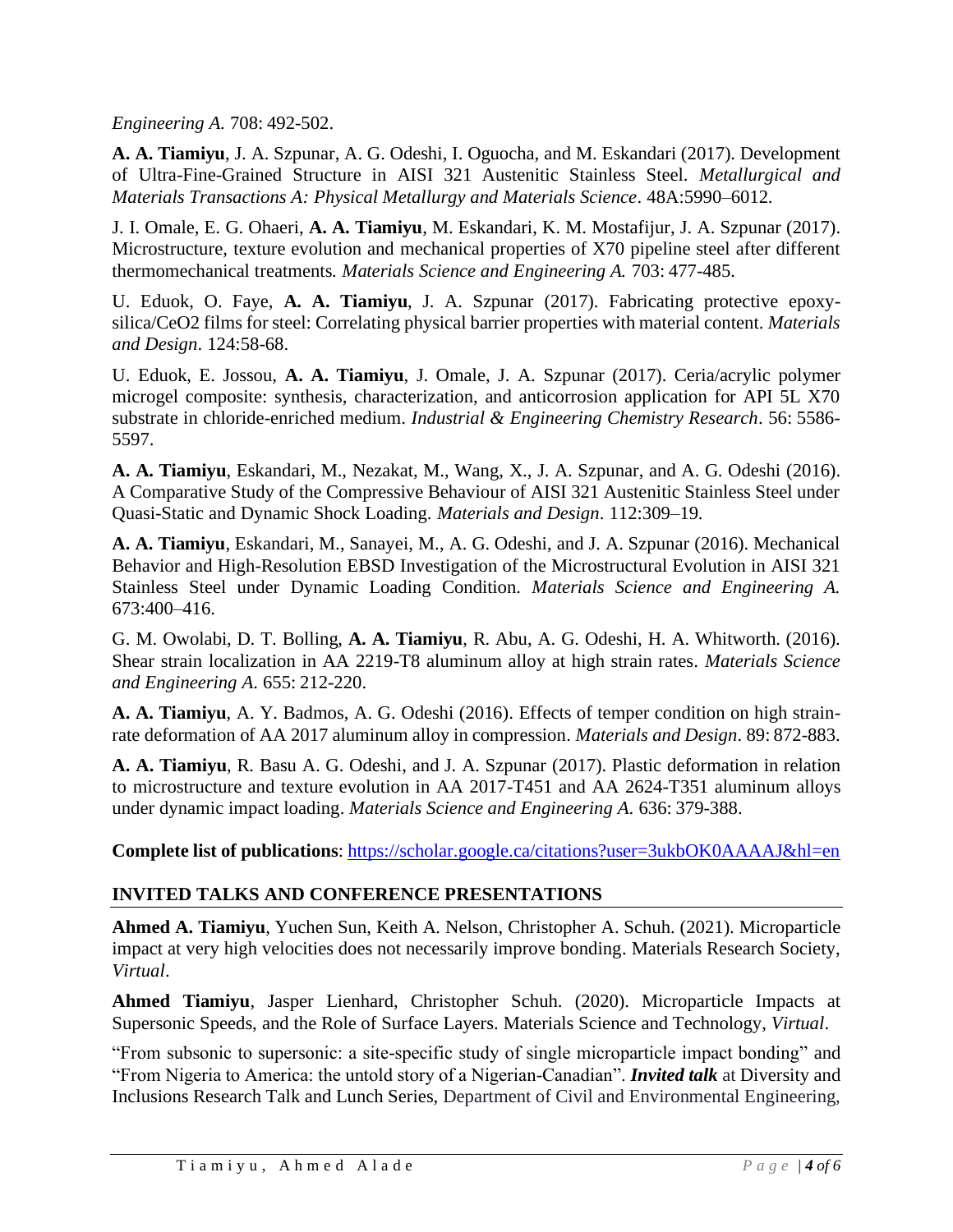#### MIT, March 2020.

**A. A. Tiamiyu**, A. G. Odeshi, J. A. Szpunar. (2018). Dynamic Hall-Petch effect in AISI 321 austenitic stainless steel: role of grain size and deformation mode. Materials Science and Technology, Columbus, United States.

**A. A. Tiamiyu**, J. A. Szpunar, A. G. Odeshi. (2017). Pseudo-texture memory in AISI 321 austenitic stainless steel. IOP Conference series. ICOTOM, St George, Utah, U.S.A.

**Tiamiyu A**, Odeshi A, Szpunar J. (2017). Deformation and Strengthening Mechanisms in AISI 321 Austenitic Stainless Steel under both Dynamic and Quasi-static Loading Conditions. TMS, San Diego, United States

**Tiamiyu A**, Odeshi A, Badmos A. (2015). Effects of Deformation Rate on Mechanical Behavior of AA 2024 Aluminum Alloy under Compressive Loading. Conference proceedings. Materials Science and Technology, Columbus, United States (1419-1428).

**Tiamiyu A**, Odeshi A. (2014). Microstructure and Texture Evolution in AA2624-T351 Aluminum Alloy under Shock Loading. Program. 26th Canadian Materials Science, Saskatoon, Canada (69).

Tacik A, Saba O, **Tiamiyu A**, Odeshi A. (2014). Effect of Thermal Exposure on The Compressive Strength of Kevlar and Glass Fibres Reinforced Epoxy. Program. 26th Canadian Materials Science, Saskatoon, Canada (86)

#### **MEDIA PUBLICATIONS**

**MIT News**: https://news.mit.edu/2021/talking-outside-tower-science-snippets-0412

**U of S News**: https://news.usask.ca/articles/general/2017/four-u-of-s-students-awardedprestigious-vanier-scholarships.php

#### **REVIEW ACTIVITIES**

Since 2015, I review manuscripts for over 20 different journals in Materials Science and Engineering that includes, *Materials Science and Engineering A*, *Materials and Design, Journal of Alloys and Compounds, Philosophical magazine, Materials Letters, Materials Characterization, Materials Research*, *Advances in Manufacturing, Journal of Materials Science, Surface and Coatings Technology, Acta Materialia, Materials Today Communications, Journal of Materials Science & Technology, Results in Physics.*

#### **TEACHING/TRAINING EXPERIENCE**

#### **Kaufman Teaching Certificate Program, MIT** Massachusetts, USA Teaching + Learning Lab February, 2021

#### **Grader, MIT Massachusetts, USA**

*Course*: Physical Metallurgy February, 2021

- Grade problem sets.
- Perform various tasks depending on professor's needs, e.g., co-piloting Zoom class meetings.